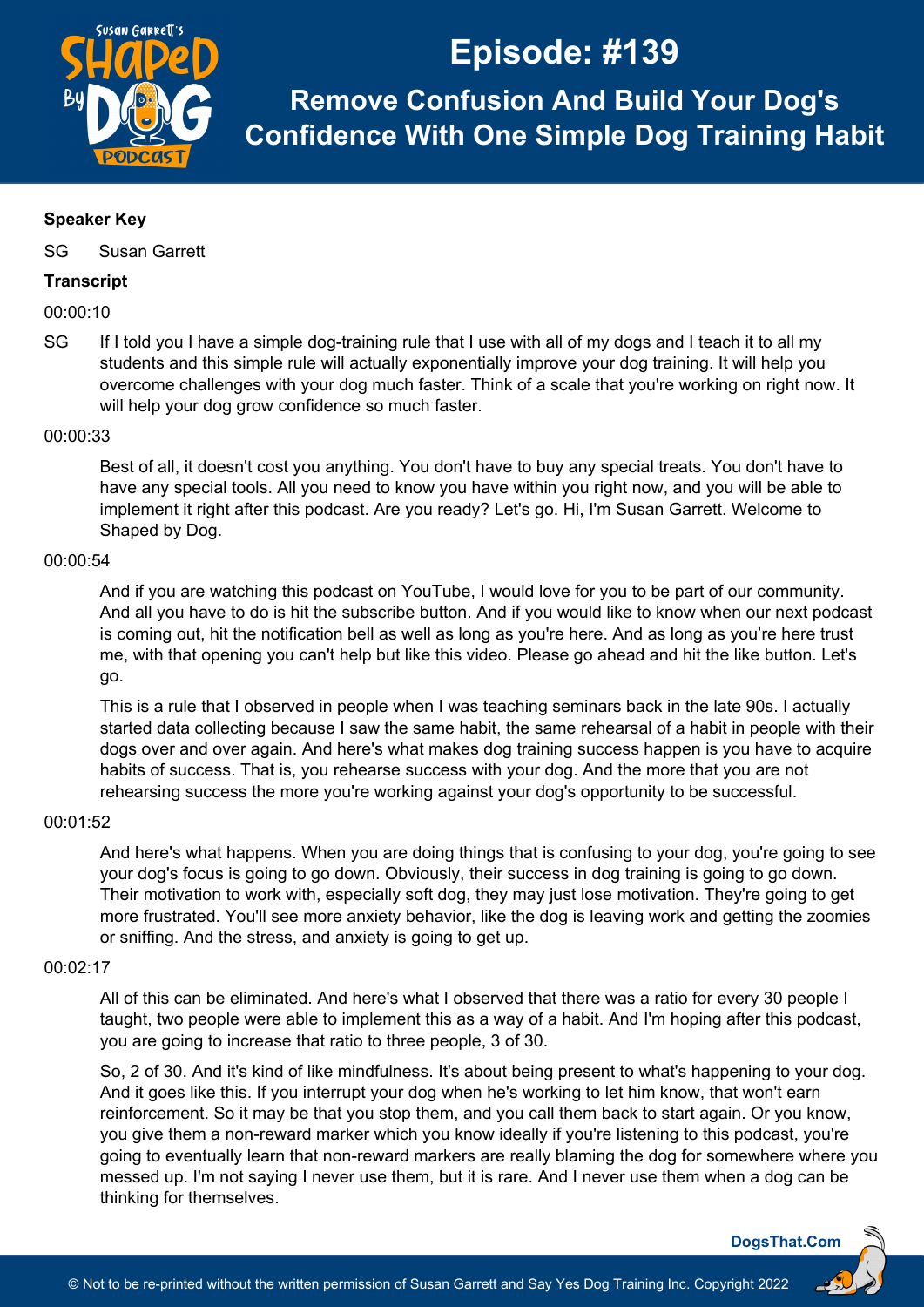

**Remove Confusion And Build Your Dog's Confidence With One Simple Dog Training Habit**

### 00:03:25

But I digress. I think I have a podcast on [how I use non-reward markers](https://dogsthat.com/podcast/64/) or if I use non-reward markers. We'll leave a link in the show notes to that. So, if you interrupt a dog to let him know that won't earn you reinforcement then you gosh darn it better get as good at interrupting him when he gets it right. Because dog training, I've said this many times, [is a conversation.](https://susangarrettdogagility.com/2012/02/distraction-work-in-dog-training-a-conversation-between-friends/) So as a dog trainer and if you own a dog, you're a dog trainer. So as a dog owner, you ask the dog a question and the dog gives you an answer.

## 00:04:00

In this environment, this is what I think the answer is. So, if you say "can you sit?", "can you fetch me up that stick?", "can you walk nicely beside me on a leash?", "can you do this agility sequence?", "can you greet my guests nicely?", and when the dog gives you their response in the form of a behavior and it's not one you like, you've got to accept it's his behavior.

## 00:04:28

He's telling you in this environment with these distractions and this level of excitement, this is all the answer I can give you. And we've got to believe him. So where does a 2 of 30 come in? I've talked about in podcast episode [number 126.](https://dogsthat.com/podcast/126/) I talked about starting with the end in mind when we're teaching something that could be a behavior chain.

## 00:04:50

So, let's take a simple retrieve. It is a behavior chain of six behaviors. So first now you could do a retrieve without some of these, but let's just say a simple retrieve. We ask our dog to sit, we throw a toy, and then we check that our dog is still sitting. They haven't paddled their feet. They haven't moved halfway forward. They haven't stood up. They haven't laid down. They haven't gone into a crouch to get ready to leave. Because sit means hold this position and don't alter it.

## 00:05:19

There's criteria for a behavior. We asked our dog to sit, that's one part of the behavior chain of the retrieve. Now, after we've thrown the retrieve toy, let's say it's a tennis ball. And we then release the dog. So, number one is the dog sits when we asked, number two they hold the sit and don't alter it once we throw the toy, number three is they leave when we give them the release and they drive out to grab that toy. Number four is they go directly to the toy. They don't meander around "Oh, look! There's a butterfly", directly to the toy.

## 00:06:00

Number five, they pick up the toy and they spin back to us. Number six they run back to us, and they put the toy directly in our hand. Right in our hand. Look at that, look at the toy right in my hand. That is a retrieve. Now you could say we could break up number six and two, they drive back as fast as they can. Number seven would be they put the toy in my hand, but you get the idea. That is a behavior chain. Now here's where the 2 of 30 comes in. Let's say you get partway through this. You throw the toy, and the dog goes to leave, and you go "Ah-ah! Nope. Nope. Nope. Ah-ah."

#### 00:06:42

By the dog leaving, they are giving you a opportunity to create clarity and confidence for them. By you saying "Ah-ah. Nope, don't leave.", you are telling them "I don't have time to acknowledge the struggles you are having right now. I just want to play a good old game of fetch." And so, what happens?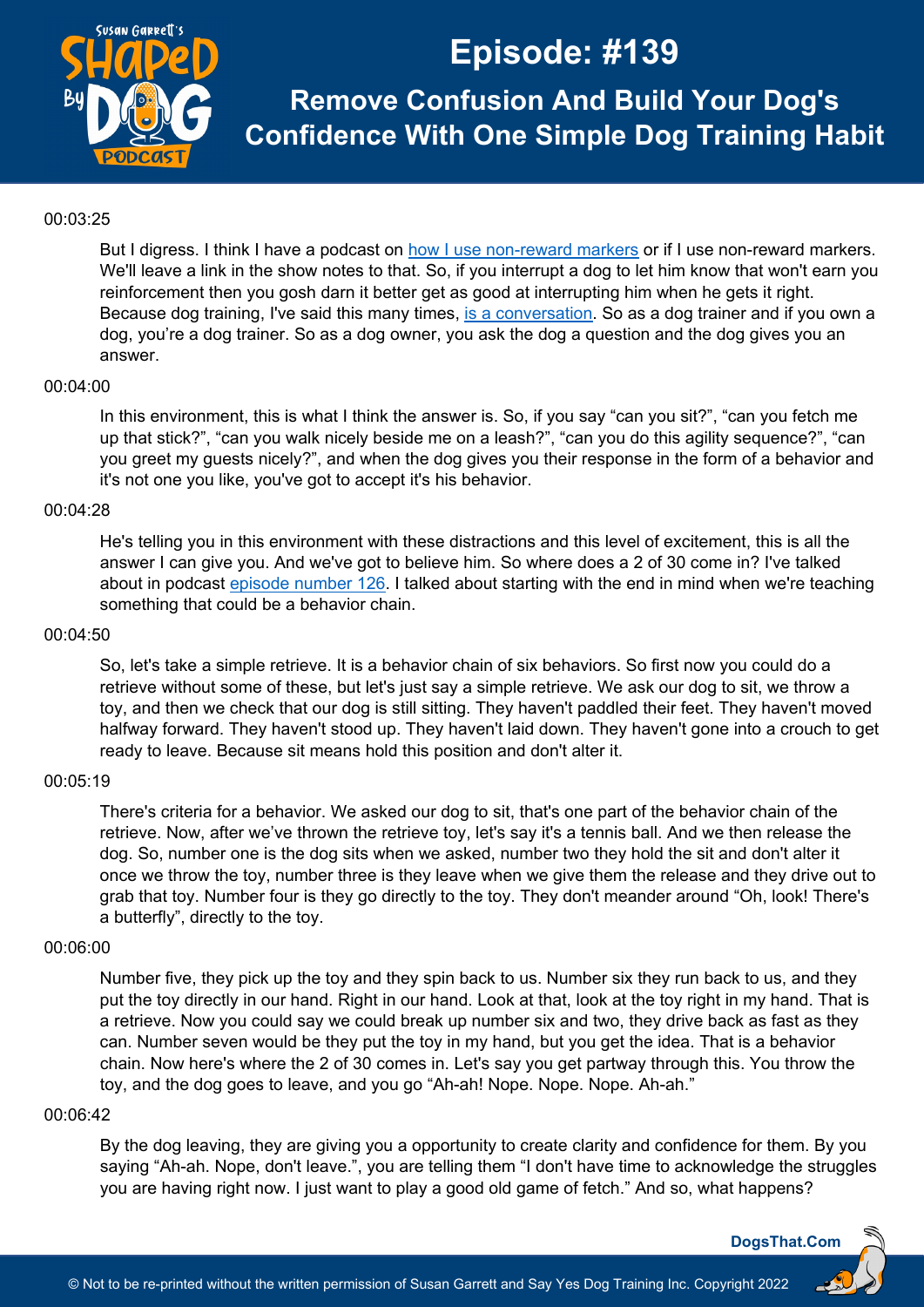

**Remove Confusion And Build Your Dog's Confidence With One Simple Dog Training Habit**

#### 00:07:06

And this may sound harsh and please forgive me if it comes across as being harsh. What we have when we're training our dog, is what our dogs need, and then we have what we really want to do. And there's a phenomenal quote by Zig Ziglar. I was a big fan of Zig Ziglar back in the 70s and the 80s. He's the late Zig Ziglar, iconic man. And the quote goes like this. *"The main reason people fail is their willingness to give up what they want most of all for what they want right now."*

## 00:07:41

Now this is a great, great quote to live by. I really want to lose 10 pounds but oh man I do want that donut. Uh, I really want to learn agility and so I really should be training my dog but oh man I really got to watch this basketball game right now. So, the willingness to give up what they want most of all for what they want right now.

## 00:08:03

And so, what we want is a dog that we can play fetch with. It's just so easy but we're willing to give up the ease of that game for what we want right now which is 'I just want to finish the retrieve game'. And for those of you who do any kind of dog sports, this is glaring. Now let me give you an example in agility.

## 00:08:26

Let's say there's six obstacles. And you as a handler have to do these six obstacles. Now, when I set out to run a sequence with my dog, because I'm a world champion of dog agility there's a very good chance when I set out to do a sequence that at the end of seven obstacles my dog is going to get a reward. So, let's say seven obstacles.

## 00:08:48

It might take us like two and a half seconds to get through seven obstacles. By the time I say my dog's first obstacle within three seconds they've got a reward. And so, when we do the next sequence within three seconds, maybe four seconds, maybe two seconds, maybe five seconds. If I'm doing a longer sequence or a course, it might take 30 seconds, but you can see how fast my dogs are getting reinforced.

### 00:09:14

Now, can you see how a dog getting reinforced that often would increase their focus for me, their focus for work? Would help grow that dog's confidence, would minimize the dog's frustration, would minimize the dog's stress, would alleviate any anxiety about working with me, that kind of reinforcement. But here's what happens with the 28 of 30.

### 00:09:42

I will remind them of my 2 of 30 rule. And then they'll get working and their dog, maybe they want them to go take obstacle number three, but the dog doesn't execute it right. And they go, "Oh darn. Okay well, let's start back at one." And then they do it again. And the dog doesn't execute number three. "Oh, come on buddy. We can do this." And they start back at one. The dog finally gets obstacle number three right and then they go on to four, five.

But lo and behold, the dog executes number five incorrectly. Now chances are the dog's making these mistakes because you're handling isn't at the level it needs to be, or it could be that the dog just isn't confident or understanding it.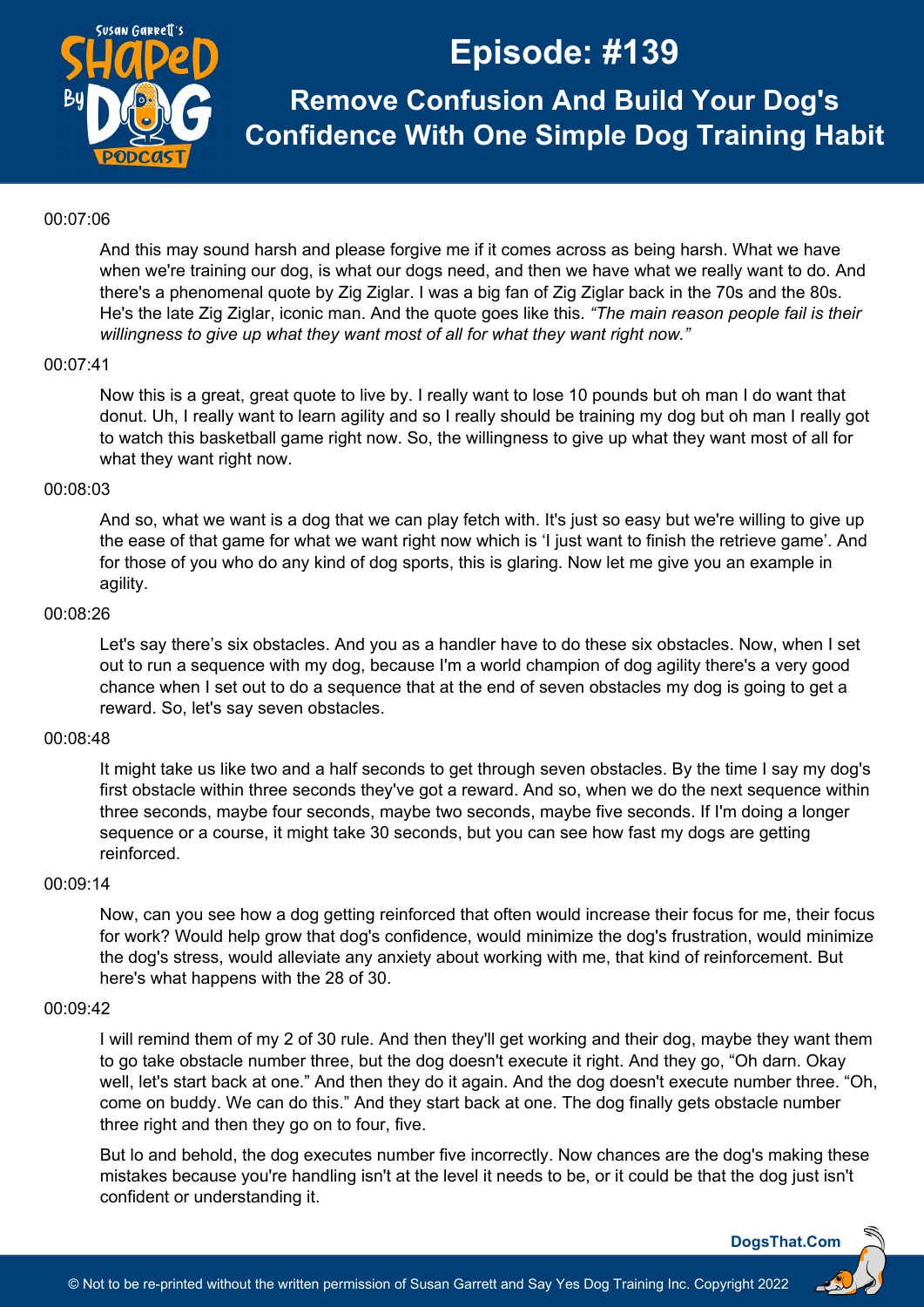

**Remove Confusion And Build Your Dog's Confidence With One Simple Dog Training Habit**

### 00:10:22

But regardless, how long has it been since you started working with this dog before he got that first reward? Sometimes it might be two or three or four minutes. My dog, three to five seconds. We set it out, boom you got it right. We set it out, boom you got it right. That's what grows the confidence. And so, I want you to have a dog that has that kind of focus, that kind of confidence.

#### 00:10:49

So, I want you to become 2 of 30 and this is what it looks like. You ask your dog to do something and he either gets it right and you reward him, or he gets it wrong and then what you need to do is number one call him back, set him up, asking him the similar question. And if he gets it wrong again, he's telling you "In this environment, under these distractions, with this level of excitement, I can't do it."

## 00:11:19

So, as I mentioned in podcast [episode number 136,](https://dogsthat.com/podcast/136/) we need to minimize the excitement level for the dog, maybe by growing distance or in the case of the ball, when I would go to throw the ball and the dog would kind of lean forward, what I might do is just drop the ball beside me. You're going to slice a piece of that behavior so that the dog can be correct.

#### 00:11:44

And so, it looks like this. I went to throw the ball. My dog went to move. I said, "Hey buddy, come on back here. Let's try that again. Can you sit?" The dog gets into the sit position. And then I drop the ball beside me, and I observe, are you holding a great sit? And if he doesn't hold a great sit, I lowered the distraction level even more by picking up the ball, turning in a circle, asking for another sit, placing the ball on the ground.

## 00:12:10

"You can do that. Good boy!" So, then I might give him a cookie or I might say "now you can get the ball" and I got to build that up. Once I can put the ball down am I going to throw it next time? No. But what I might do is put it right out in front of him. But I now know what I need to work on. I need to work on ItsYerChoice with balls. I need to work on distractions around tennis balls. I've seen this in Crate Games. People will ask the question.

#### 00:12:38

They'll open the crate door, and "can you hold your sit while I toss a cookie?" And the dog goes, "Uh, uh, oh no, I can't. I want that cookie." And so, you pick it up and you wait until they go back in or please don't be one of those people that go, "Ah-ah no!" "Ah-ah wrong!" and put the dog back in. You might just close the crate door, but what you do next is critical. Because what the 28 of 30 do is they ask the same question, the dog gets it right.

### 00:13:05

And then they go, "Okay, that's good." Now I'm going to throw a tennis ball out there. Now I'm going to throw a squeaky toy out there. So, they keep piling on the stress of, "do you know this?" "Do you know this?" "Do you know this?" The dog showed you 'I have a lack of confidence here.' We need to grow that confidence. We need to polish it up like a shiny penny and then we can move on. And so, when the dog makes a mistake, you're going to re-ask the question. "Can you sit when I drop a tennis ball?" and then when they say "yes, I can" you can reward them. And then you're going to rephrase the question. So, "can you sit when I roll a tennis ball?" "Yes, I can." "All right, then you can get it."

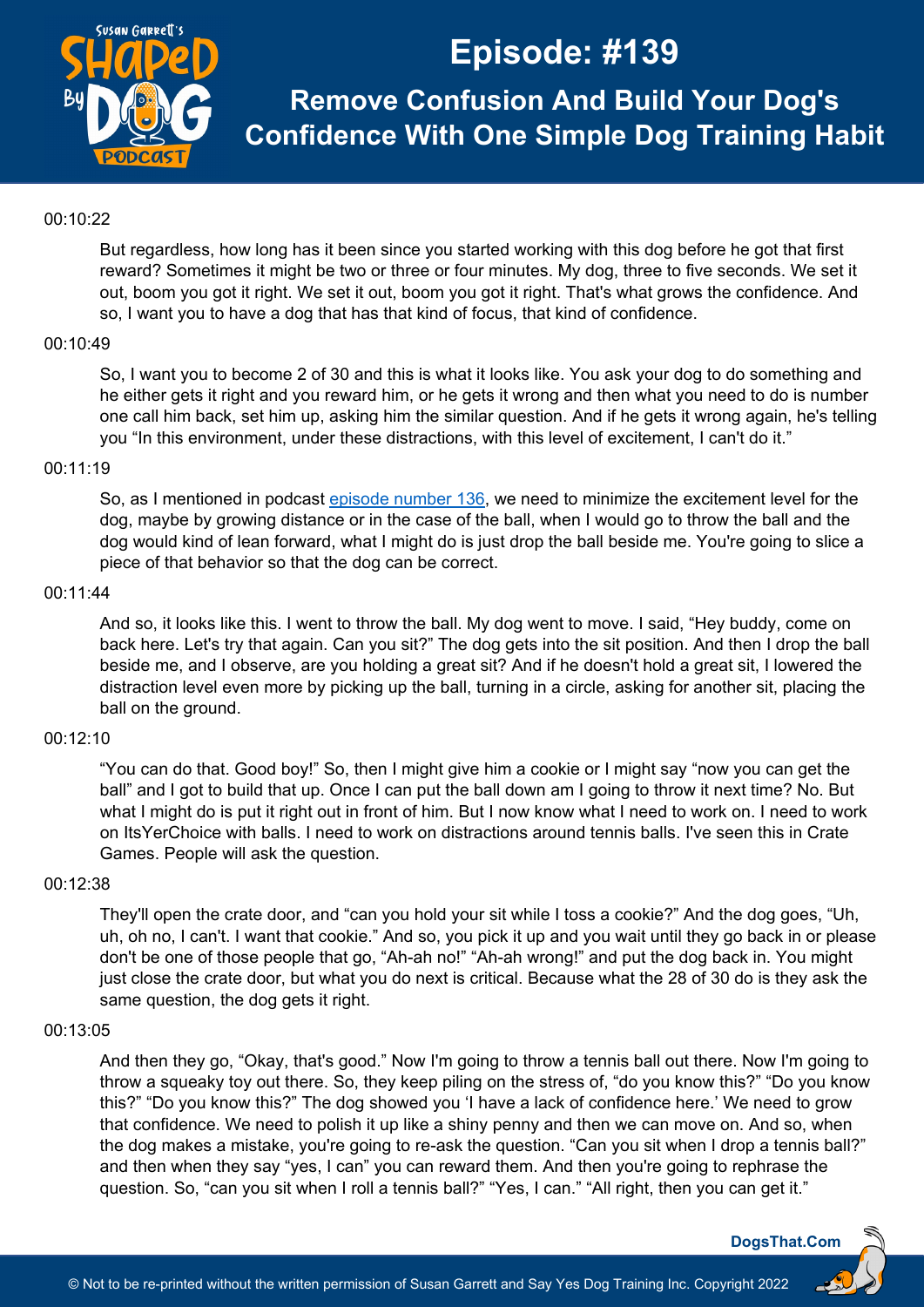

**Remove Confusion And Build Your Dog's Confidence With One Simple Dog Training Habit**

## 00:13:47

And now you can move on. What does that look like in like a sport like agility? So, my dog makes a mistake at obstacle number three. As I'm walking back to start again, I give the dog what I call a Screw [Up Cookie.](https://susangarrettdogagility.com/2019/05/screw-up-cookies/)

And this is really important. I want the dog to know you attempted something with me. Either I trained it wrong or handled it wrong, but either way, it was my bad. So, you deserve a reward because I want you to have rewards at the high rate of reinforcement that Susan's agility dogs do. But I want to acknowledge that [reinforcement will build behavior.](https://dogsthat.com/podcast/2/) So, I don't want to just reward nothing.

## 00:14:30

And so, what I do on the way back, I might ask the dog to sit or down or do a simple trick, and then I will toss them a reward for that. So, they attempted the sequence. They only got as far as three, but on the way back I gave them a reward. Now we go back again. Now this time let's say they get three. That is my rephrasing of the question.

#### 00:14:55

And so, when I ask them again and they get three, I pretend I'm moving on to four, but I throw a reward back and we celebrate that. So, we're growing confidence by giving them a reward even when they made a mistake. However, they're just tricks, I never reward them for the mistake. This is what I see people do.

#### 00:15:14

So, the dog, let's say they knocked a bar at three. And so, then people go, "Oh yeah. Susan says I got to give you a screw up cookie." So, they throw the dog a cookie for knocking the bar. Yeah, that's not what I said. I said, we asked for an alternate behavior, something simple that they can do easily. I wouldn't ask them to go over jump because what if they knocked the bar?

#### 00:15:33

I would do something simple, maybe come into Reinforcement Zone because that's a really good behavior for a dog. Not pulling on leash and learning how to turn tight in agility. One screw up cookie. Then I asked them that same question with a rephrase. If you get it right this time as I'm running away, I'm going to throw the reward back.

#### 00:15:51

I don't carry on. That is for the people who say, "Oh, you got it wrong at three. Okay, now you finally got it right, now we're going to go on to four." "You got four right, or you made a mistake at five. Well, we got to go again." "We're going to do 1, 2, 3, 4, 5." "Well, you got it right at five. We got to do six."

## 00:16:05

That is putting what you want, 'I really want to finish this sequence', ahead of what your dog needs. And that's going to lead to more frustration and sometimes it might create enough anxiety that your dog just doesn't want to work with you. So, if it's a sport, your dog might "Yeah, that guy. I don't really like the kind of person that that guy becomes when we get doing this kind of stuff together."

If you are 2 of 30, you are always going to put your dog's needs ahead of your needs. And you're going to believe your dog when they ask a question, when you ask them a question and they say, "Yeah, in this environment with these distractions and this level of excitement. This is all I got for you right now."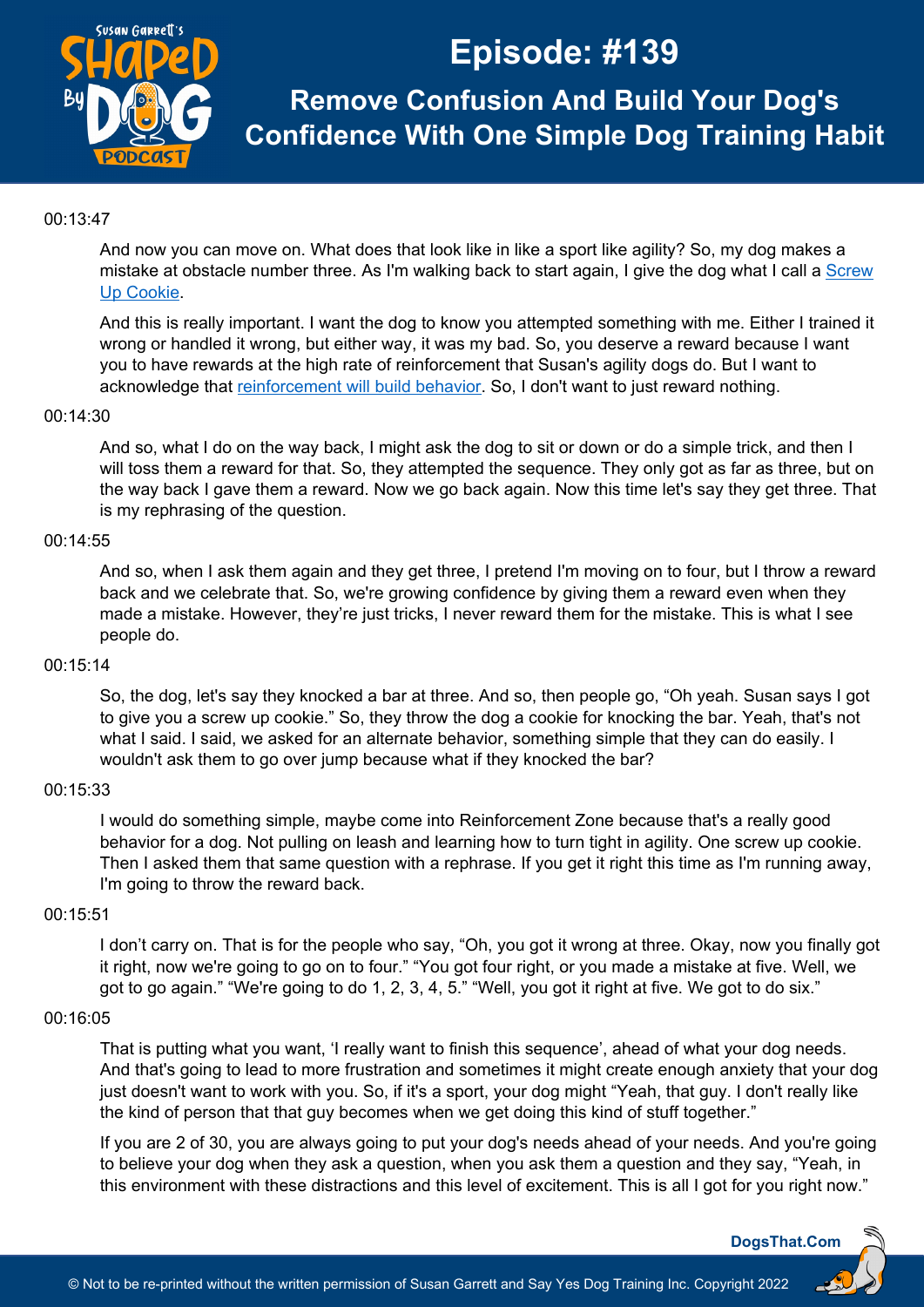

**Remove Confusion And Build Your Dog's Confidence With One Simple Dog Training Habit**

## 00:16:52

When you believe them, and you start polishing that penny until it's shiny in every single situation that your dog is telling you "I think I might have a question here." before you know it, you're not only going to have a confident dog that can retrieve in any environment or can not pull on leash because you've not allowed that to grow.

## 00:17:13

You're going to have a dog that is willing to work with you anytime, anyplace. And that is worth it's weight in gold, but that's what creates this amazing relationship with you and your dog. Please moving forward be 2 of 30. Be the one that always says, "Hey, I believe you buddy. Let's go sharpen a skill that you really are telling me that you don't understand right now."

## 00:17:39

I'll see you next time here on Shaped by Dog.

## **Resources:**

[Podcast Episode 64: Help! How Can I Tell My Dog He's Wrong?](https://dogsthat.com/podcast/64/)

[Blog Post: Distraction Work in Dog Training: A Conversation Between Friends](https://susangarrettdogagility.com/2012/02/distraction-work-in-dog-training-a-conversation-between-friends/)

[Podcast Episode 126: How Dog Training Goes Better When You Begin With The End In Mind](https://dogsthat.com/podcast/126/)

[Podcast Episode 136: Help Your Excited Dog Calm Down And Stop Barking, Lunging, Spinning, Nipping](https://dogsthat.com/podcast/136/)

[Blog Post: Screw Up Cookies \(Your Dog's Plan B\)](https://susangarrettdogagility.com/2019/05/screw-up-cookies/)

[Podcast Episode 2: Reinforcement](https://dogsthat.com/podcast/2/)